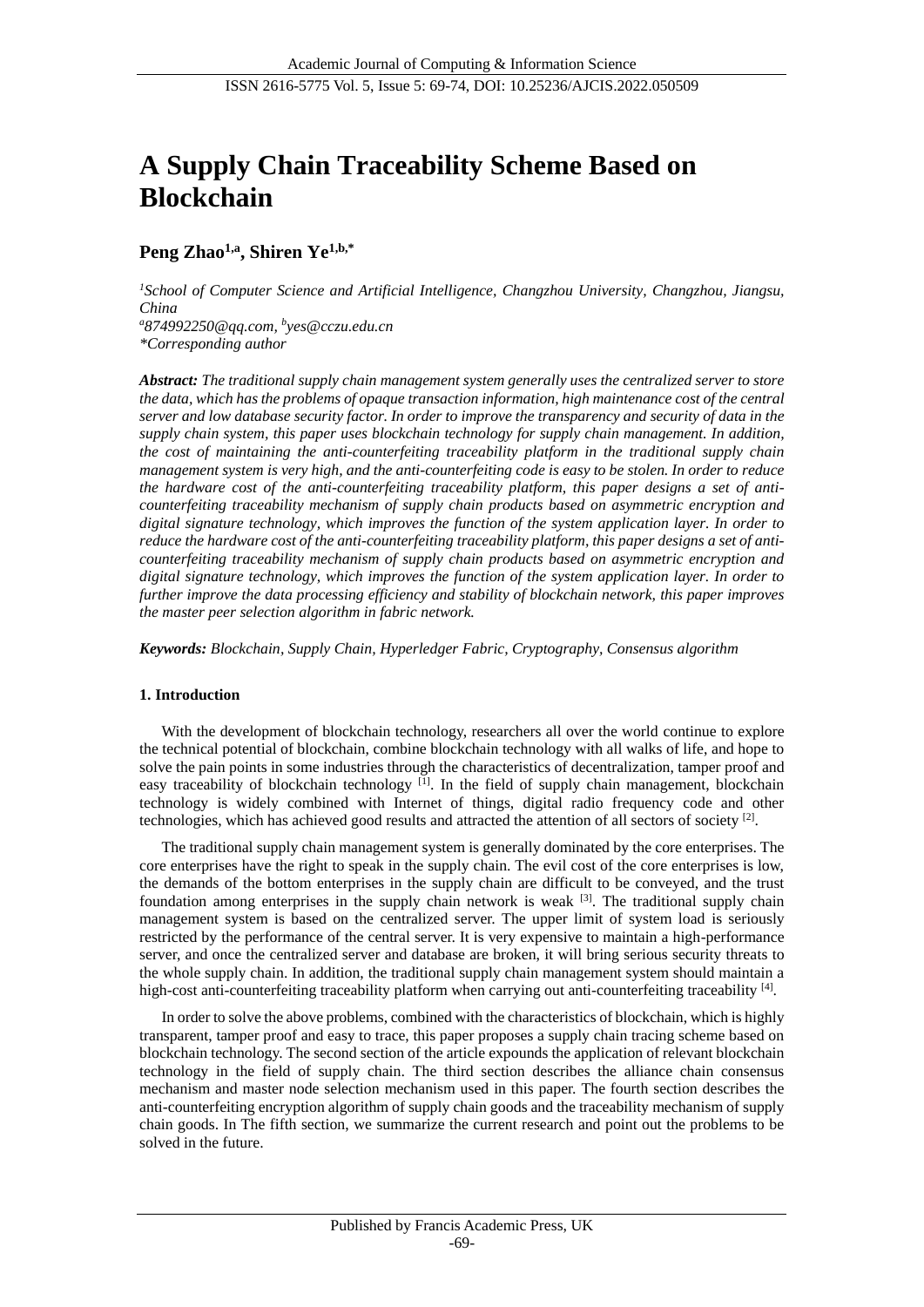#### **2. Related work**

Since 2016, blockchain and its application have attracted the attention of researchers, engineers and practitioners. The special meeting of "blockchain International Conference" held in 2018 focused on the application of blockchain technology and smart contract in various industries including supply chain [5].

Behnke <sup>[6]</sup> investigated and analyzed the cases in the food supply chain, determined 18 boundary conditions for the traceability of the supply chain, analyzed the feasibility of using bitcoin network to build the food supply chain, and pointed out that before applying bitcoin technology to the supply chain system, it is necessary to customize the supply chain structure to meet the corresponding boundary conditions. Chen  $[7]$  summarized the development process of supply chain management based on blockchain technology by analyzing the relevant literature in recent years, and pointed out that the combination of smart contract technology with Internet of things (lot), radio frequency identification (RFID), short-range wireless communication (NFC) and other technologies can promote the automation of supply chain management. The early research on the supply chain management platform based on blockchain technology focused on using blockchain technology to improve the transparency and traceability of data in the supply chain network. For example, Tian [8] et al. combined supply chain management with RFID tags and blockchain, labeled the data generated in the process of production, processing, storage and transportation with RFID tags and stored them in the blockchain, realizing the traceability of supply chain data. Antonucci<sup>[9]</sup> et al. designed a highly transparent wood traceability system through Internet of things devices and RFID tags, and stored the wood data and identity tags in the database and blockchain respectively.

With the maturity of supply chain traceability scheme based on blockchain, scholars' research direction turns to blockchain system design, data security, credit evaluation, privacy protection and so on [10]. Liang [11] used Stackelberg game to analyze the risk decisions of manufacturers and retailers in the supply chain, and analyzed the impact of blockchain technology on supply chain risk aversion through weighted numerical simulation. The results show that the application of blockchain technology can break the information barrier between enterprises and save unnecessary expenses caused by information occlusion among supply chain members. Shahid  $[12]$  and others used aiFang platform to provide a complete solution for traceability of agricultural food supply chain, and analyzed the security and availability of supply chain management scheme based on smart contract. Caro [13] et al. proposed a blockchain solution agriblockiot for agricultural products supply chain management in combination with Internet of things technology, which realizes the information traceability of agricultural products in the whole process of production and sales. However, the solution has the problem of insufficient computing power of edge peers, resulting in low overall system throughput. Although more and more blockchain based supply chain management projects have been implemented one after another, the blockchain platform still has the problem that the data throughput is difficult to meet the needs of massive data in the supply chain. In order to solve the problem of insufficient blockchain network throughput, Salah [14] and others combined blockchain technology with distributed file system (IPFs), improved the throughput of the whole system by compressing the data on the blockchain, and provided a supply chain system with high transparency and traceability in a safe, reliable and efficient manner.

#### **3. Consensus algorithm design**

#### *3.1. Kafka Consensus Configuration*

The hardware platform of the system is as follows: Intel Core i7 8700k 4.3GHz processor, NVIDIA RTX2080TI graphics card, DDR4 32G memory, 1T solid state drive. The software platform is as follows: Ubuntu 16.04 operating system, Hyperledger Fabric1.4, Golang 1.8, Docker 2.0.

This paper adopts Apache Kafka consensus mechanism. Compared with the tradi-tional consensus mechanism based on workload proof, Kafka consensus speed is faster, and the hardware overhead is small and will not cause energy waste. Compared with the consensus algorithm based on Byzantine fault tolerance, Kafka consensus still has better system throughput when it accommodates more peers. Compared with Proof of Work and Proof of Stake, Kafka consensus has sufficient fault tolerance but poor resistance to malicious attacks. Considering that general enterprise databases are deployed in the intranet, and only enterprises with a foundation of trust can join. Therefore, this paper selects the more powerful Kafka consensus mechanism without considering the existence of external attacks. The simulation platform of this paper adopts the consensus mechanism based on Kafka cluster as shown in Figure 1.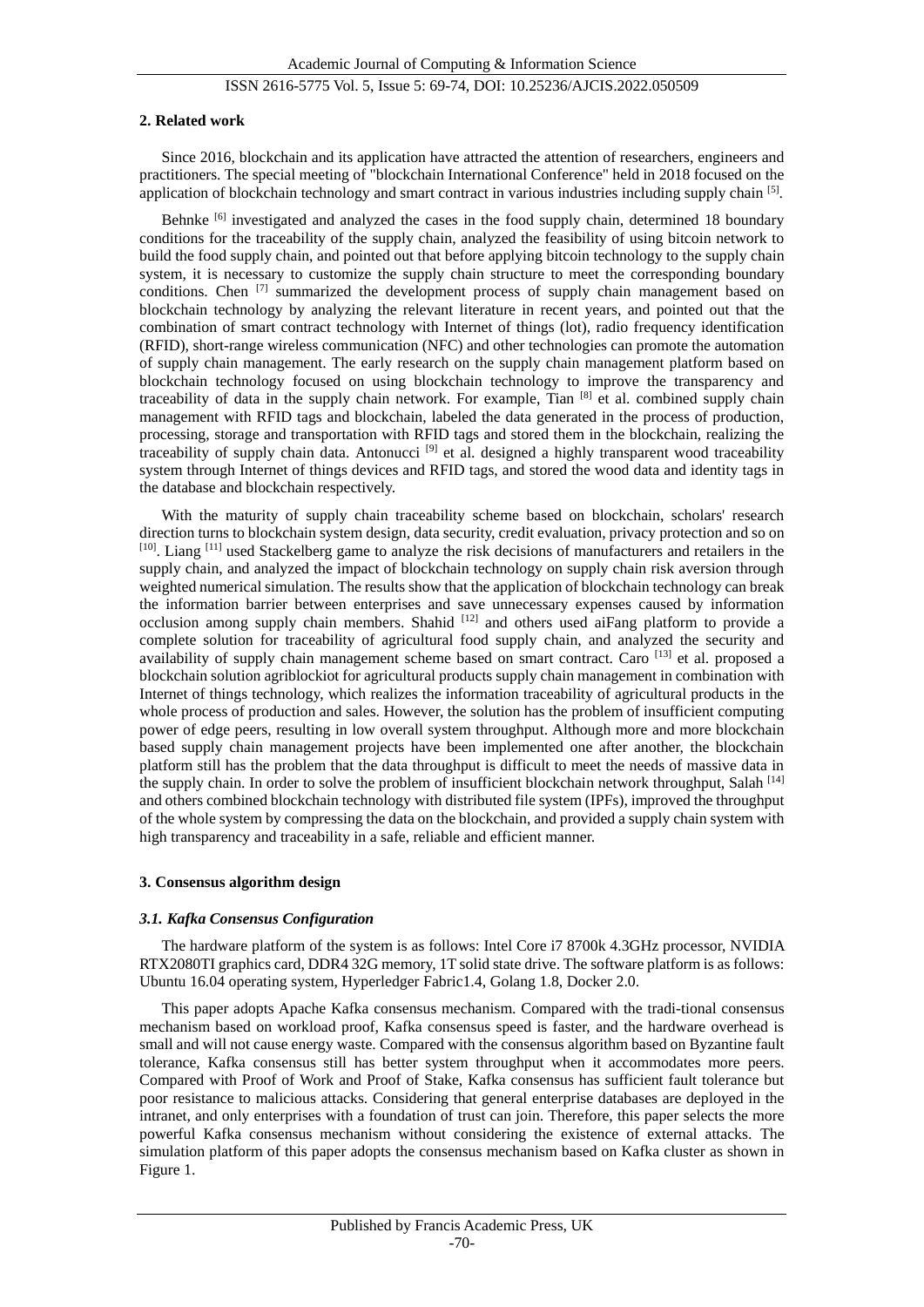



*Figure 1: Kafka consensus architecture.*

#### *3.2. Dynamic Leader peer election*

In fabric network, when a transaction needs to go up the chain, it needs to go through the following steps: first, the client submits the transaction proposal to the endorsement peer; After endorsing and verifying the proposal, the endorsement peer sends the proposal result back to the client; Sending the simulated transaction result and execution result to the client; The sorting peer sorts and packages the transactions, broadcasts the newly generated blocks to the network, and allows the peers in the network to receive the blocks and update the peer status and ledger information. When the master peer leader receives the information distributed by the sorting peer, it will send the message to other peers in the same organization. Generally, fabric defines the master peer in the organization through the configuration file, which will define one or more peers in the organization as the master peer of the organization. This way of specifying the master peer through the configuration file is called the static election of the master peer. Its advantage is that it eliminates the process of peer election, and its disadvantage is that when the master peer in the organization fails, the data can not be synchronized. The specific master peer selection process is shown in Figure 2.



*Figure 2: Dynamic Leader peer selection process.*

In the static master peer election, defining a small number of master peers may lead to the failure of data synchronization due to peer failure. Defining a large number of master peers will consume a lot of performance of sorting peers. Therefore, this paper adopts the method of dynamic master peer selection to select the master peer, selects a peer peer in each organization as the master peer through the election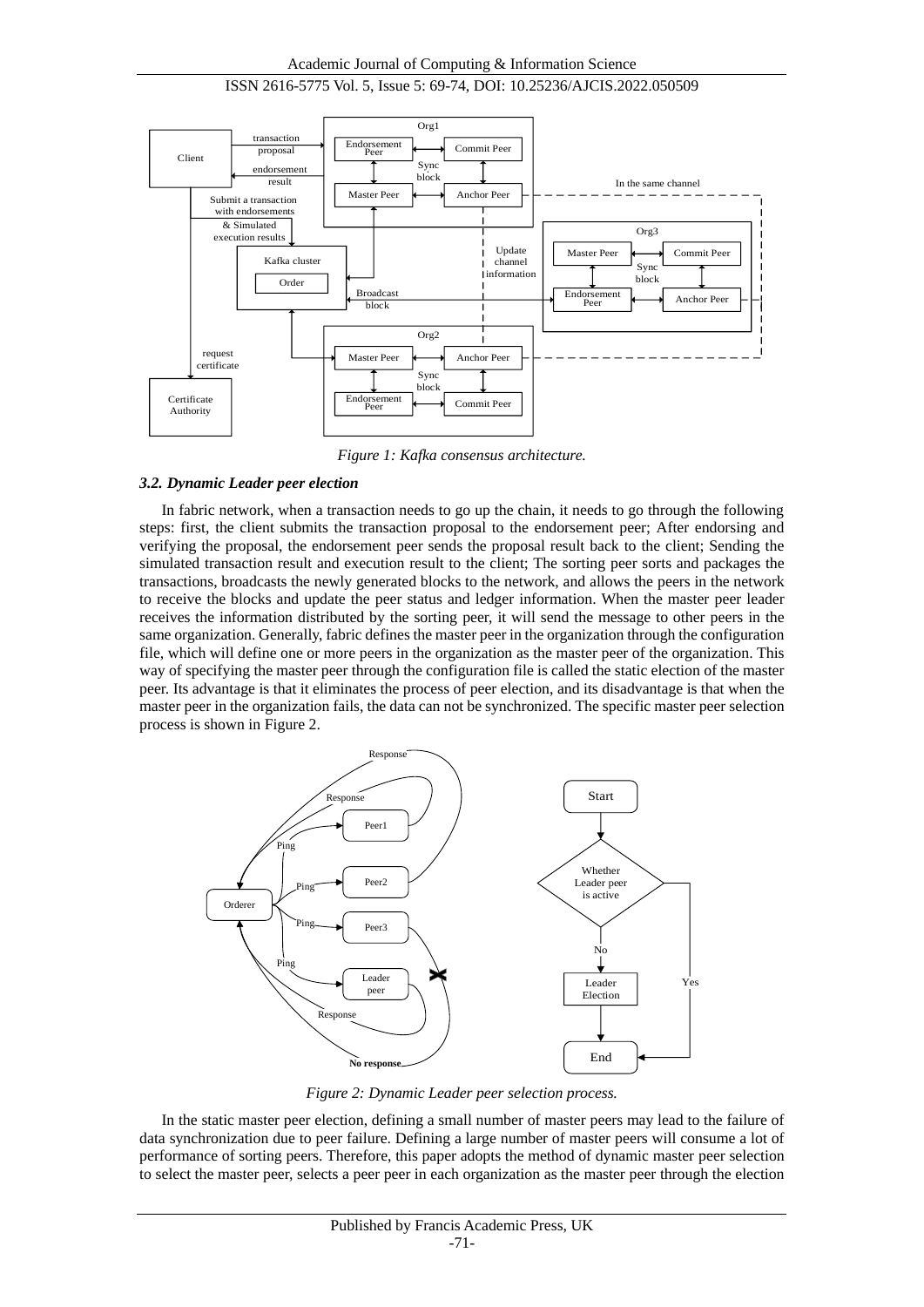algorithm, detects the connectivity of the master peer at regular intervals, and re selects a new master peer once the master peer goes down and the pseudo code is shown in Table 1.

*Table 1: Algorithm of Leader peer selection.*

| <b>Algorithm: Leader peer selection</b> |  |
|-----------------------------------------|--|
|-----------------------------------------|--|

| Func (le *leaderElectionSvcImpl) leaderElection(){<br>//Ping all peers and receive reponsese<br>Le.logger.trace("starting ping");<br>// Add all active peers to the list<br>List [leader.PingRespones] = pingRespones(pingTimeout).append();<br>If (ping Respones $==$ null) $\{$ |
|-----------------------------------------------------------------------------------------------------------------------------------------------------------------------------------------------------------------------------------------------------------------------------------|
| Return No ping responses;                                                                                                                                                                                                                                                         |
|                                                                                                                                                                                                                                                                                   |
| For i in PingRespones                                                                                                                                                                                                                                                             |
| // Judge whether the Leader peer is in the list                                                                                                                                                                                                                                   |
| If i is leader;                                                                                                                                                                                                                                                                   |
| Return leader peer is actice.                                                                                                                                                                                                                                                     |
| // Weed out peers that can not be Leader peer                                                                                                                                                                                                                                     |
| If i does not ringt for become leader                                                                                                                                                                                                                                             |
| Remove pingRespones[i];                                                                                                                                                                                                                                                           |
| // Randomly select an active peer as the Leader peer                                                                                                                                                                                                                              |
| $Leader = radom.choice(PingResponse)$                                                                                                                                                                                                                                             |
| Return leader election success:                                                                                                                                                                                                                                                   |

#### **4. Traceability Method Design**

#### *4.1. Analysis of the Influence of the Number of Peers on the System Performance*

After purchasing the products produced by enterprises within the supply chain alliance, consumers need to trace the identity of the products. After leaving the factory, the products in the supply chain not only have the ID ID code of the products themselves, but also include the anti-counterfeiting code of the products. The generation algorithm of the anti-counterfeiting code is as follows: The production enterprises in the supply chain alliance use the elliptic curve algorithm to produce a pair of public-private key pairs, including private key K and public key kg. Firstly, after the manufacturer produces the product, the identity ID of the product is hashed and mapped through the sha256 algorithm. Then, the manufacturer uses the asymmetric encryption algorithm to generate the public-private key pair, and uses the private key to digitally sign the hash summary of the identity ID. when the product anti-counterfeiting verification is required, the user uploads the anti-counterfeiting code, and the manufacturer de signs and authenticates the anti-counterfeiting code through its own public key. If the verification fails, it indicates that the commodity is not genuine. Assuming that the ID of the product is, the digital summary after the sha256 algorithm is. The generation process of the digital summary is shown in the formula:

$$
m' = \operatorname{sha} 256(m) \tag{1}
$$

Then, the private key used by the manufacturer digitally signs the digital summary to generate the anti-counterfeiting code. The generation process of the manufacturer's public-private key pair is as follows. Select the key pair (,) which is the manufacturer's private key and the manufacturer's public key, where the point is a point on the elliptic curve in the finite field in Riemannian geometry, and. The points on the elliptic curve meet the following conditions. If a straight line has three intersections with the elliptic curve, where 0 is the infinity point on the elliptic curve, the relationship is shown in formulas (2), (3):

$$
P + Q + R = 0\tag{2}
$$

$$
P + Q = -R \tag{3}
$$

If point P and the tangent of the elliptic curve are also compared with point R of the elliptic curve, it is recorded as:; That is, and R are points symmetrical to each other about the symmetry plane. From this, we can calculate the value we can calculate by N times of addition. When an ellipse is on a finite field, find a large enough one by analogy to make the equation hold. If there are points, and satisfy the following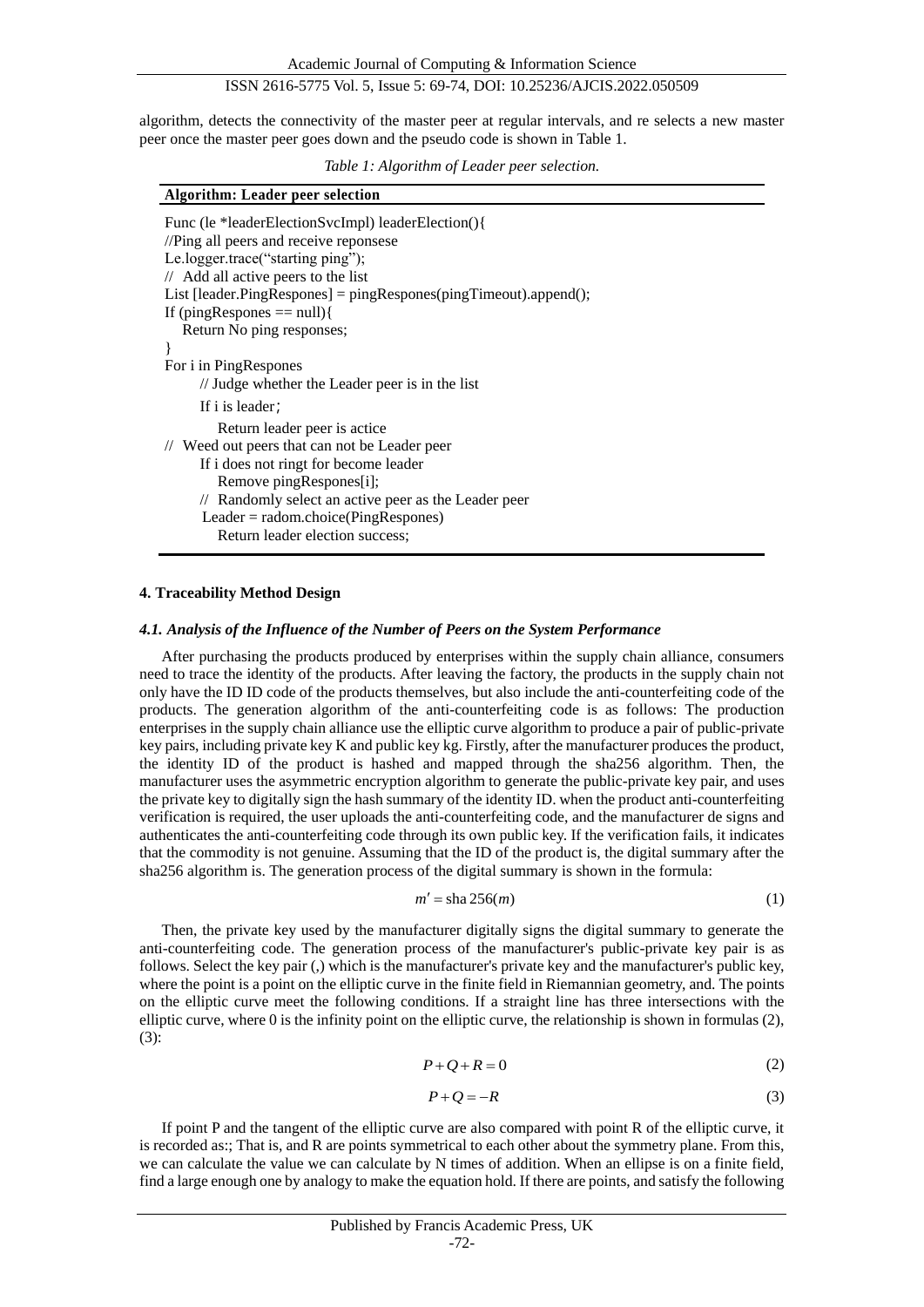formula (4):

$$
R(Xr, Yr) = P + Q \tag{4}
$$

When  $(P \neq Q)$ , the value of  $\lambda$  is shown in formulas (5) and (6), and the value of is shown in formula (7).

$$
Y_r = (\lambda (X_p - X_r) - Y_p) \operatorname{mod} P
$$
\n<sup>(5)</sup>

$$
Y_r = (\lambda (X_p - X_r) - Y_p) \operatorname{mod} P \tag{6}
$$

$$
\lambda = \frac{(Y_q - Y_p)}{(X_q - X_p)} \mod P \tag{7}
$$

When  $(P = Q)$ , the value of  $\lambda$  is shown in formula (8);

$$
\lambda = \frac{(3X_p^2 + a)}{2Y_p} \mod P \tag{8}
$$

The generation process of anti-counterfeiting code is as follows: select the private key, base point, and calculate the digital signature according to the random number and digital summary, as shown in formula (9), as the anti-counterfeiting code.

$$
S = \frac{(m' + kx)}{r} \tag{9}
$$

After the anti-counterfeiting code is uploaded to the verification platform, the platform carries out the verification process according to formula (10) through the manufacturer's public key.

$$
\frac{m'G}{S} + \frac{xQ}{S} = \frac{m'}{S} + \frac{xkG}{S} = \frac{(m'+xk)G}{S} = \frac{r(m'+xk)G}{(m'+kx)} = rG\tag{10}
$$

The anti-counterfeiting code is de signed and verified by the manufacturer's private key. If it can be de signed successfully, it shows the authenticity of the data. In the elliptic curve encryption algorithm, it is easy to calculate the public key according to the given private key and base point. However, through the given public key and base point G, it is required that the most effective algorithm complexity of solving the private key is, where is the order of, and P is the maximum prime factor of the order. At that time, it was unrealistic to break through the elliptic curve algorithm with the current computing power.



*Figure 3: Product anti-counterfeiting verification process.*

The anti-counterfeiting code is generated through the elliptic curve encryption algorithm to ensure that the anti-counterfeiting code cannot be forged. In order to prevent the product from being recorded by criminals in the process of circulation, check whether the anti-counterfeiting code is verified for the first time through the platform. If the anti-counterfeiting code has been verified, return the first